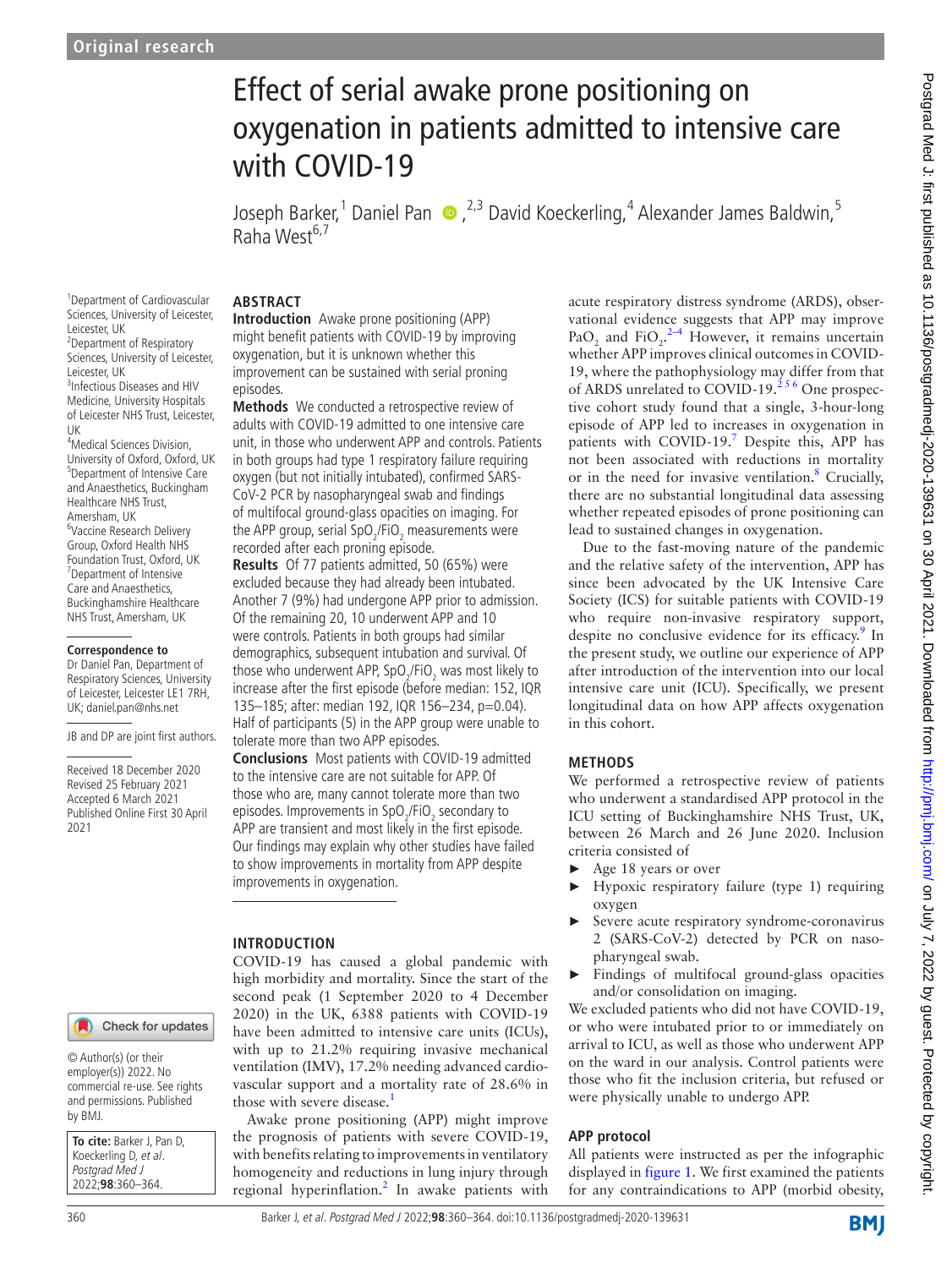low Glasgow Coma Scale, delirium pressure sores on dependent areas, pregnancy, severe respriatory distress, systolic blood pressure 90mgHg or below). We then instructed patients to position themselves on their front with their arms either bilaterally abducted to rest in front of them, bilaterally down by their sides, or in a position reminiscent of the 'swimmer's position' used with intubated patients, where one arm is abducted at the shoulder and slightly flexed at the elbow with the other resting by their side. The choice of position was dependent on patient preference and comfort.

We encouraged patients to use pillows under the chest, pelvis and ankles to provide additional comfort and allowed them to maintain the prone position for longer periods. Patients remained in the prone position for as long as possible, before changing position, depending on comfort and oxygen saturations. Between episodes, we encouraged patients to lie in the right or left lateral recumbent position. With every position change, the designated nurse looking after the patient checked oxygen saturations, mask leaks, and for compression of invasive lines.

We aimed to explore whether APP was feasible in the ICU setting and whether ongoing APP was manageable in our patients in addition to improving oxygenation. Our main outcome measure was the  $SpO_2/FiO_2$  ratio, recorded after each APP episode. Secondary outcomes included the admission International Severe Acute Respiratory and Emerging Infection Consor-tium (ISARIC) COVID-19 4C mortality score,<sup>[10](#page-4-5)</sup> length of stay in ICU, escalation to invasive mechanical ventilation (IMV), and 28-day mortality in both awake-proned and control cohorts.

Descriptive statistics were used to characterise the demographics, disease severity and outcomes in both the APP and control group. Continuous variables are all assumed to be distributed non-parametrically due to the low numbers of participants compared, and therefore are displayed as median and interquartile range (IQR); categorical variables are displayed as number and percentage. Fisher's exact test (<5 observations in each cell) or Pearson's  $\chi^2$  test (5 or more observations in each cell) were used for nominal data and the Mann-Whitney U test was used for non-parametric data to examine differences between patients and controls. A p value  $< 0.05$  was considered statistically significant. Statistical analysis was performed using Stata/IC V.16.1 (StataCorp, USA).

## **RESULTS**

Between 26 March and 26 June 2020, 77 patients were admitted to the ICU with COVID-19. In total, 50 (65%) were excluded because they were already intubated on transferring to the unit. Seven patients (9%) had undergone APP prior to ICU admission. Of the remaining 20 patients, 10 underwent APP, and 10 refused or were unable to prone, thus serving as controls.

Characteristics of both APP patients and controls are shown in [table](#page-2-0) 1. Both groups were similar in age, gender, ethnicity and disease severity as measured by admission SOFA and Apache II scores. Admission ISARIC 4C mortality scores were higher in the control cohort (APP cohort median score: 14, IQR 11–14; control cohort: 19, IQR 15-21,  $p=0.04$ ). The number of patients requiring non-invasive ventilation and IMV was similar across both cohorts. Among survivors, the length of stay was longer in the awake proned cohort compared with the control cohort (APP group median number of days: 22, IQR 16–41; control: 7, IQR 4–14, p*=*0.02). Also, 28-day mortality between the APP group and controls was not significantly different (APP group: 1; control: 4, p=0.12).



<span id="page-1-0"></span>**Figure 1** Infographic showing local awake prone positioning protocol.

In the APP group, one patient had evidence of a pulmonary embolism (PE) on CT pulmonary angiogram in addition to severe COVID-19 pneumonia. The median duration of prone positioning was 120minutes (IQR 76–161); the median number of proning episodes per patient was 4 (IQR 1–7). [Table](#page-2-1) 2 displays the  $SpO_2/FiO_2$  ratios before and after APP, by patient and by episode. When all episodes of APP are taken into account, there was no significant changes to oxygenation. However,  $\text{SpO}_2\text{/}$ FiO<sub>2</sub> ratio was most likely to increase in the first episode of APP (before proning: 152, IQR 135–185; after proning 192, IQR 156–234, p=0.04). Any subsequent changes in  $SpO_2/FiO_2$  ratio were not significant.

[Figure](#page-3-0) 2 displays the trajectory of  $SpO_2/FiO_2$  over time for each patient who underwent APP. Only half (5/10) of participants in this cohort were able to tolerate more than two episodes of APP. For the patient who died,  $SpO_2/FiO_2$  dropped from 240 to 110 after APP. Only one patient had a sustained  $\text{SpO}_{2/}$  $FiO<sub>2</sub>$  improvement (from 140 to 210) with several episodes of APP; for the remaining patients, APP only provided transient improvements to oxygenation.

## **DISCUSSION**

The present study found that for the majority of patients in the ICU, APP was not a suitable intervention. This is mainly because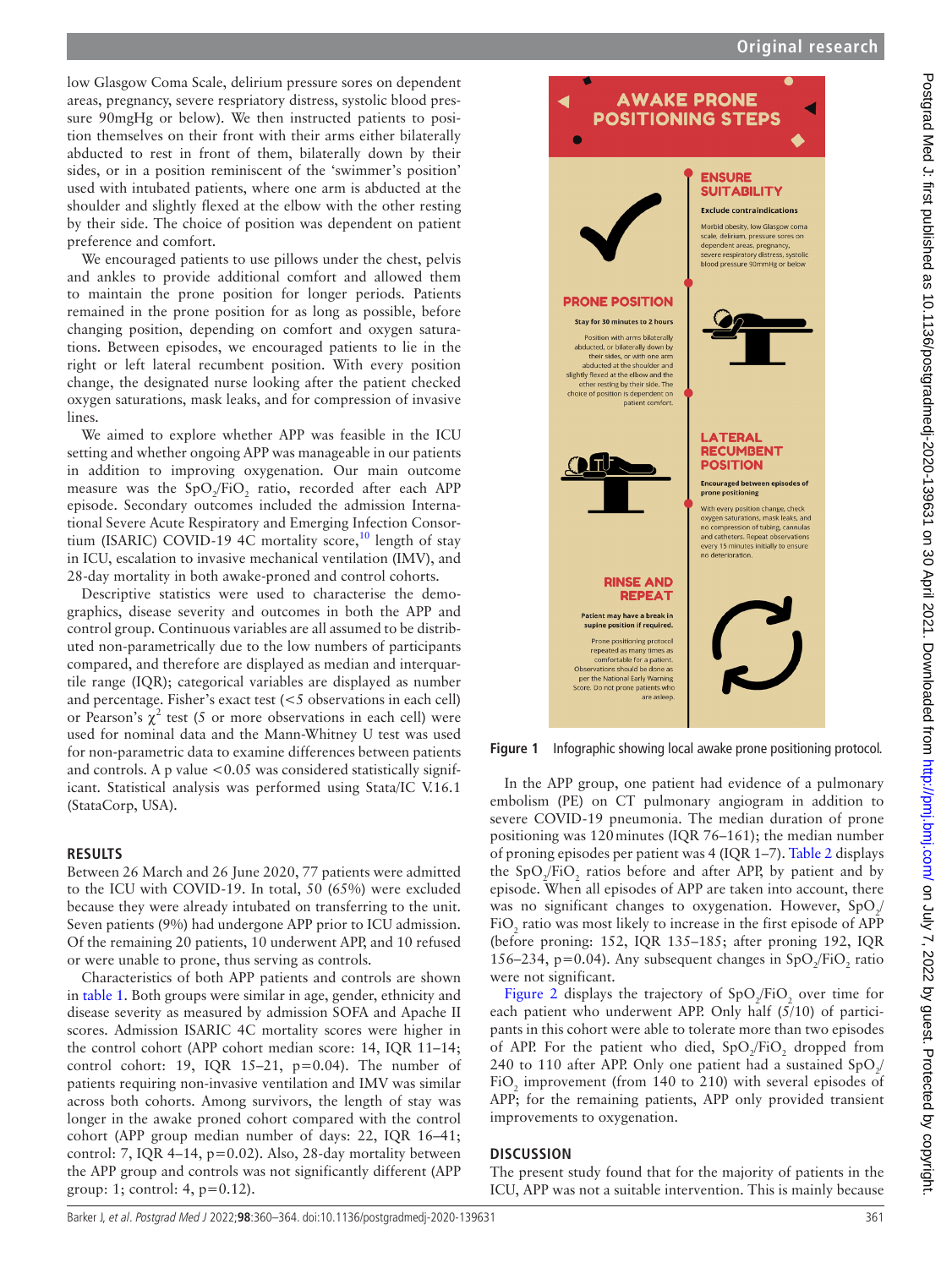<span id="page-2-0"></span>

| Table 1<br>Participant characteristics in the study               |                       |                        |         |  |  |  |  |
|-------------------------------------------------------------------|-----------------------|------------------------|---------|--|--|--|--|
| Variable                                                          | Prone $(n=10)$        | Supine $(n=10)$        | P value |  |  |  |  |
| <b>Basic demographics</b>                                         |                       |                        |         |  |  |  |  |
| Male- $n$ $(\%)$                                                  | 6(60)                 | 6(60)                  | 0.99    |  |  |  |  |
| Age-median (IQR), mean<br>(SD)                                    | 59 (55-63), 59 (6)    | 65 (55-71), 64 (10)    | 0.21    |  |  |  |  |
| Caucasian-n (%)                                                   | 8(80)                 | 8(80)                  | 0.53    |  |  |  |  |
| Asian-n (%)                                                       | 2(20)                 | 2(20)                  | 0.53    |  |  |  |  |
| Days since COVID-19<br>onset-median (IQR),<br>mean (SD)           | $11(8-13), 12(8)$     | $6(3-10), 6(4)$        | 0.05    |  |  |  |  |
| Observations and use of NIV on admission                          |                       |                        |         |  |  |  |  |
| NIV started on or before<br>ICU admission-n (%)                   | 9(90)                 | 7(70)                  | 0.26    |  |  |  |  |
| Admission SOFA score-<br>median (IQR), mean (SD)                  | $2(2-3.5), 2.7(1.6)$  | $2.5(2-4.5), 3.3(1.7)$ | 0.35    |  |  |  |  |
| Admission Apache II-<br>median (IQR), mean (SD)                   | $11(8-18)$ , 13 $(5)$ | 16 (13-20) 16, (4)     | 0.14    |  |  |  |  |
| <b>Admission 4C Mortality</b><br>Score-median (IQR),<br>mean (SD) | $14(11-14), 13(3)$    | 19 (15-21), 18 (6)     | 0.02    |  |  |  |  |
| Requirement of NIV/IMV/ECMO during admission                      |                       |                        |         |  |  |  |  |
| Required NIV or IMV-n<br>(%)                                      | 10 (100)              | 8(80)                  | 0.14    |  |  |  |  |
| Required IMV-n (%)                                                | 6(60)                 | 5(50)                  | 0.65    |  |  |  |  |
| Required ECMO-n (%)                                               | 1(10)                 | 0(0)                   | 0.31    |  |  |  |  |
| Outcome                                                           |                       |                        |         |  |  |  |  |
| 28-Day mortality-n (%)                                            | 1(10)                 | 4(40)                  | 0.12    |  |  |  |  |
| Length of ICU stay in<br>survivor days-n (%),<br>mean (SD)        | 22 (16-41), 29 (19)   | $7(4-14), 9(7)$        | 0.01    |  |  |  |  |

ECMO, extracorporeal membrane oxygenation; ICU, intensive care unit; IMV, invasive mechanical ventilation; NIV, non-invasive ventilation.

many were too sick (not physically able to adopt the prone position) or declined to undergo APP due to discomfort. A substantial proportion also required intubation prior or immediately on admission to the unit. For the small number of patients who tolerated APP, the procedure provided only transient improvements in oxygenation that were largest in the first episode and not sustained over time with repeated APP episodes.

Prone positioning is an established evidence-based practice in patients with typical ARDS undergoing IMV. The physiological rationale is to ameliorate ventilation/perfusion mismatching and shunting. Prone positioning is believed to generate more homogenous lung ventilation and strain distribution due to gravitational effects and conformational shape matching of the lung to the chest cavity, thereby enhancing dorsal lung unit recruitment

while relatively constant pulmonary perfusion patterns are maintained.<sup>2</sup> 11-13

There is, however, limited evidence for the benefit of applying APP to non-ventilated awake patients. Our study offers the first insights into whether multiple episodes of APP in patients with COVID-19 provide sustained improvements in oxygenation longitudinally. Our findings help to explain results from large cohort studies, which demonstrated that APP did not reduce intubation or mortality rates in patients with COVID-19, $8^{14}$ despite several studies reporting significant improvements in oxygenation parameters following APP.[7 15 16](#page-4-2) This disparity is at least somewhat surprising given that a decreasing trajectory of  $SpO_2/FiO_2$  has been associated with an increased risk of mortality in COVID-19.<sup>17</sup> However, findings of improved oxygenation from previous studies are related to a single, isolated episode of APP. A recent systematic review found no existing data that describe the effect of serial prone positioning on oxygenation beyond the initial episode.<sup>[18](#page-4-7)</sup> Two previous studies applied multiple episodes of APP, but do not present longitudinal data.<sup>19 20</sup> Importantly, the median duration of APP in our study was around 2hours; comparable with early clinical trials investigating APP in patients with COVID-19. Many patients were also unable to undergo more than two episodes of the intervention. This may explain why it is not successful as an intervention in this cohort since in contrast, the maximal benefits of this intervention in intubated patients are achieved when patients are proned for 12–18hours. Furthermore, there was a slightly higher rate of IMV and extracorporeal membrane oxygenation (ECMO) in our APP cohort compared with controls—highlighting the inadequacy of the duration and frequency of APP in the APP cohort.

Our study observed the most significant improvement in  $SpO_2/FiO_2$  ratios following the first episode of APP; subsequent episodes provided progressively lower improvements in oxygenation. These findings may be explained by pathophysiological differences between typical ARDS and COVID-19-related ARDS. A recent, large observational cohort study demonstrated that while COVID-19-associated lung injury is similar to classical ARDS in many aspects; patients with COVID-19-related ARDS had a 28% higher static lung compliance and ventilatory ratios (a marker for dead space) were significantly increased in those with high D-dimer concentrations.<sup>[6](#page-4-9)</sup> These data indicate that intravascular pathology may play a pivotal role in increasing dead space and causing hypoxaemia in COVID-19-associated lung injury.<sup>6</sup> In relatively compliant lungs with impaired pulmonary perfusion patterns, prone positioning may be used as a rescue manoeuvre to transiently redistribute pulmonary blood

<span id="page-2-1"></span>

| Table 2<br>Awake prone positioning effect on $SpO2/FiO2$ , by patient and by episode |                |                         |                         |         |  |  |
|--------------------------------------------------------------------------------------|----------------|-------------------------|-------------------------|---------|--|--|
| Variable                                                                             | N              | <b>Before proning</b>   | After proning           | P value |  |  |
| S/F ratio by all episodes-median (IQR), mean (SD)                                    | 42             | 153 (131-188), 159 (43) | 158 (150-233), 177 (45) | 0.08    |  |  |
| S/F ratio by patient-median (IQR), mean (SD)                                         | 10             | 157 (150-187), 164 (34) | 193 (155-234), 192 (46) | 0.14    |  |  |
| S/F ratio by episode:                                                                |                |                         |                         |         |  |  |
| Episode 1-median (IQR), mean (SD)                                                    | 10             | 153 (135-185), 161 (33) | 192 (156-234), 197 (50) | 0.04    |  |  |
| Episode 2-median (IQR), mean (SD)                                                    | $\overline{7}$ | 152 (131-173), 155 (44) | 158 (153-176), 170 (33) | 0.44    |  |  |
| Episode 3-median (IQR), mean (SD)                                                    | 5              | 153 (152-155), 147 (37) | 150 (148-157), 150 (31) | 0.92    |  |  |
| Episode 4-median (IQR), mean (SD)                                                    | 5              | 153 (127-157), 144 (36) | 150 (134-160), 162 (46) | 0.75    |  |  |
| Episode 5-median (IQR), mean (SD)                                                    | 5              | 152 (139-153), 156 (56) | 163 (157-165), 165 (47) | 0.35    |  |  |
| Episode 6-median (IQR), mean (SD)                                                    | $\overline{4}$ | 195 (143-236), 184 (64) | 196 (149-233), 186 (57) | 0.78    |  |  |
| Episode 7-median (IQR), mean (SD)                                                    | 3              | 157 (137-197), 171 (62) | 157 (140-197), 173 (59) | 0.82    |  |  |
| Episode 8-median (IQR), mean (SD)                                                    | 3              | 230 (180-235), 174 (58) | 233 (187-234), 203 (53) | 0.83    |  |  |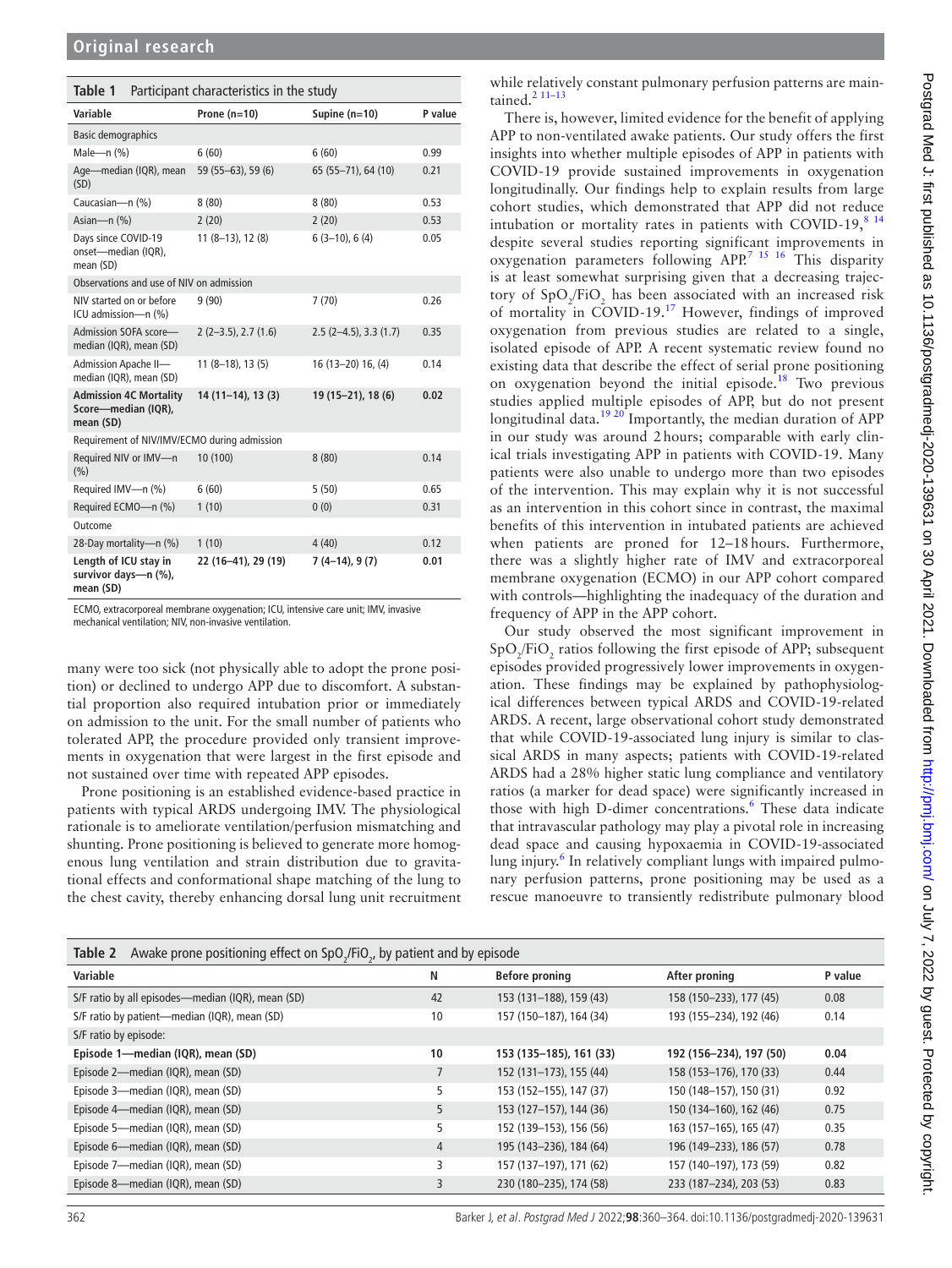The effect of sequential prone positioning on  $SpO<sub>2</sub>/FiO<sub>2</sub>$  ratio



**Figure 2** Serial SpO<sub>2</sub>/FiO<sub>2</sub> measurements in the awake proned cohort. IMV, invasive mechanical ventilation; PE, pulmonary embolism.

flow, but is unlikely to engender sustained benefits through the recruitment of collapsed lung units.<sup>[21](#page-4-10)</sup>

Our study is also the first to present results of APP in a patient with COVID-19-induced PE, in whom  $SpO_2/FiO_2$  ratios showed little improvement with APP. This finding is in line with the pathophysiological rationale outlined previously and highlights the principle that APP is unlikely to result in substantial benefits where impaired pulmonary perfusion is the main cause for hypoxaemia.

We found that many patients were not able to tolerate more than two episodes of prone positioning. This is comparable with other studies, in which major proportions of participants tolerated few episodes of APP or short durations of a single episode of APP.<sup>3 16 22</sup> Therefore, a more pragmatic and less resourceintensive approach to applying APP in awake patients admitted to critical care is to ask those who can to undergo APP for no more than one or two episodes, or to stop when  $\text{SpO}_2/\text{FiO}_2$  fails to improve.

Our study had limitations. The sample size is small without a priori sample size calculation, but comparable with previous studies investigating APP in patients with COVID-19. Since APP was not allocated in a randomised way, there may be other characteristics not collected in our study that may be different between those who underwent APP and controls. Multiple univariable p values are reported in our manuscript and therefore any significant differences should be interpreted with caution, given the possibility of a type 1 error. We did not specifically collect reasons for why patients were unable to tolerate APP—whether this would may be due to increased discomfort due to dyspnoea in the prone position, or related to physical circumstances which would impair the ability to prone position effectively, such as weight or the presence of large abdominal pannus. This would be of value to study in future work. Our study included only patients admitted to the ICU—consequently, we did not consider patients on the ward that may have undergone APP with milder or earlier disease. Yet, our main objective was to evaluate whether APP could improve prognosis in those with severe disease; patients who are not admitted to ICU are more likely to survive their acute illness without the requirement for APP or may be too frail to undergo APP.

The majority of patients in our study had been intubated before admission to ICU. Our study was conducted during the first wave of COVID-19 in the UK, where national guidance

<span id="page-3-0"></span>encouraged those infected to stay at home and to present to hospital only when breathless.<sup>[23](#page-4-12)</sup> Consequently, most patients presented to hospital relatively late—requiring early intubation once admitted. Our findings, therefore, may not be applicable to other countries where patients may present to hospital earlier and a lower threshold for ICU admission exists. Thompson and colleagues found that in a cohort of 24 patients admitted to a step-down unit (prior to ICU admission) in Columbia with severe hypoxaemic respiratory failure due to COVID-19, APP reduced the rate of intubation.<sup>[24](#page-4-13)</sup>

Nevertheless, this study is the first to show that multiple episodes of APP did not lead to sustained benefits in oxygenation for patients with COVID-19, and that the effect size of  $\mathrm{SpO}_2/\mathrm{FiO}_2$  ratio change may not benefit patients beyond the first few episodes of APP. Our findings help to explain why many other studies failed to have an effect on mortality among patients undergoing APP, despite initial improvements in oxygenation. Future studies, especially ongoing randomised controlled trials,

## **Main messages**

- $\blacktriangleright$  In this retrospective review of patients admitted to intensive care with COVID-19, we demonstrate that improvements in oxygenation, as measured by  $SpO_2$ /FiO<sub>2</sub> after each episode of awake prone positioning, are transient and most likely to occur in the first episode.
- ► This is the first study to present longitudinal results of oxygenation after awake prone positioning in patients with severe COVID-19; our findings may help to explain why other studies so far have failed to show improvements in mortality from awake prone positioning despite improvements in oxygenation.

#### **Current research question**

► What happens to the oxygenation of patients with COVID-19 in the intensive care unit when they undergo serial episodes of awake prone positioning?